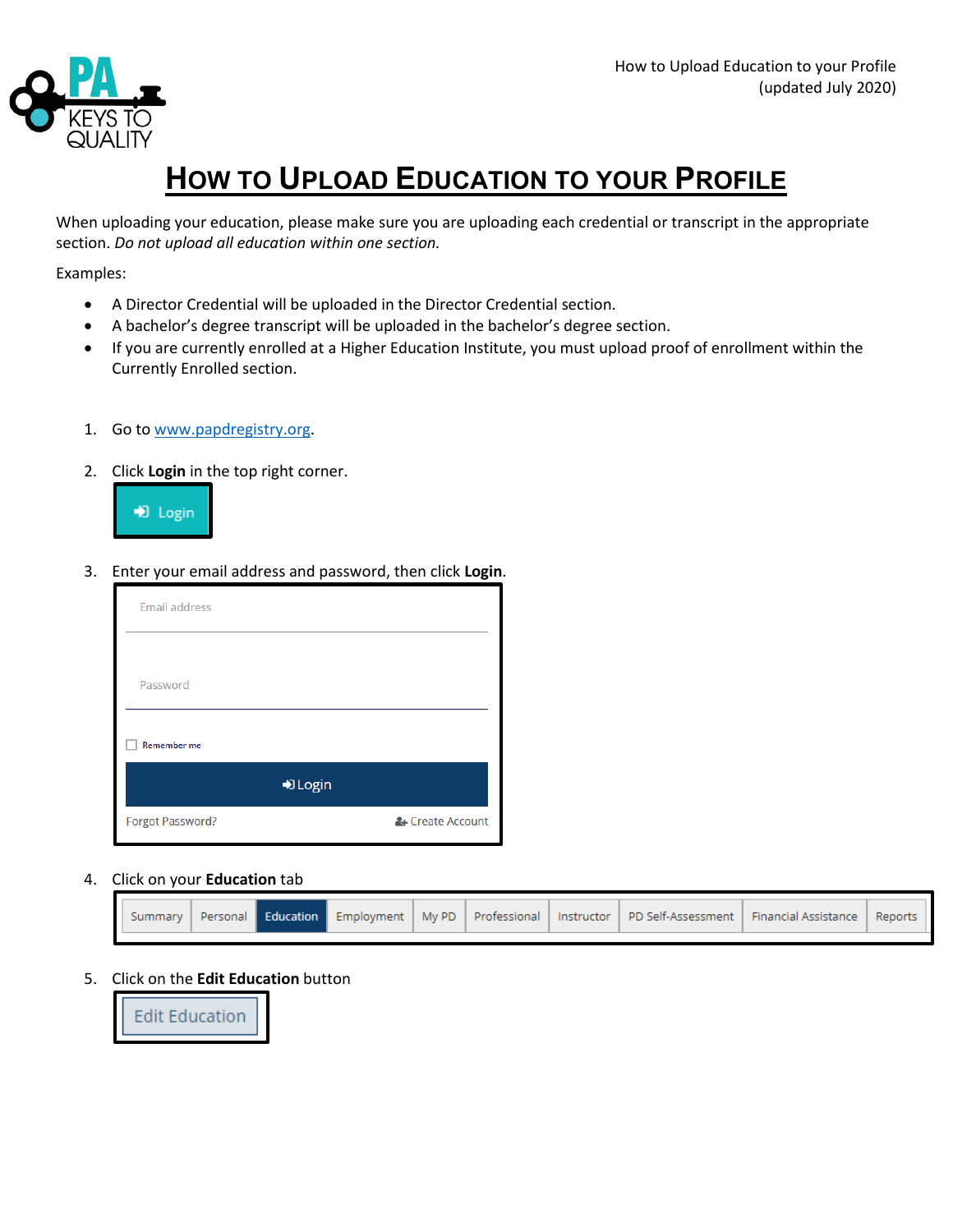

- 6. High School: (if High School is the highest level of education, this section must be completed)
	- a. Select the option the applies to you.

| <b>High School</b>                          |
|---------------------------------------------|
| Select Current High School Education        |
| <b>Select Current High School Education</b> |
| I have a high school diploma or GED         |
| I do not have a high school diploma or GED  |

b. If you selected **I have a high school diploma or GED**, enter your **Gradation Year**

| – High School                             |  |
|-------------------------------------------|--|
| I have a high school diploma or GED       |  |
| <b>Graduation Year</b><br>Four-digit year |  |

c. If you selected **I do not have a higher diploma or GED**, complete one of the below.

| High School                                                                 |
|-----------------------------------------------------------------------------|
| I do not have a high school diploma or GED<br>v                             |
| I am currently enrolled in High School                                      |
| <b>Graduation Date</b>                                                      |
|                                                                             |
| I am currently enrolled in a high school Career Technical Institute program |
| <b>Graduation Date</b>                                                      |
|                                                                             |
| I am currently enrolled in a GED program.                                   |
| <b>Graduation Date</b>                                                      |
|                                                                             |
|                                                                             |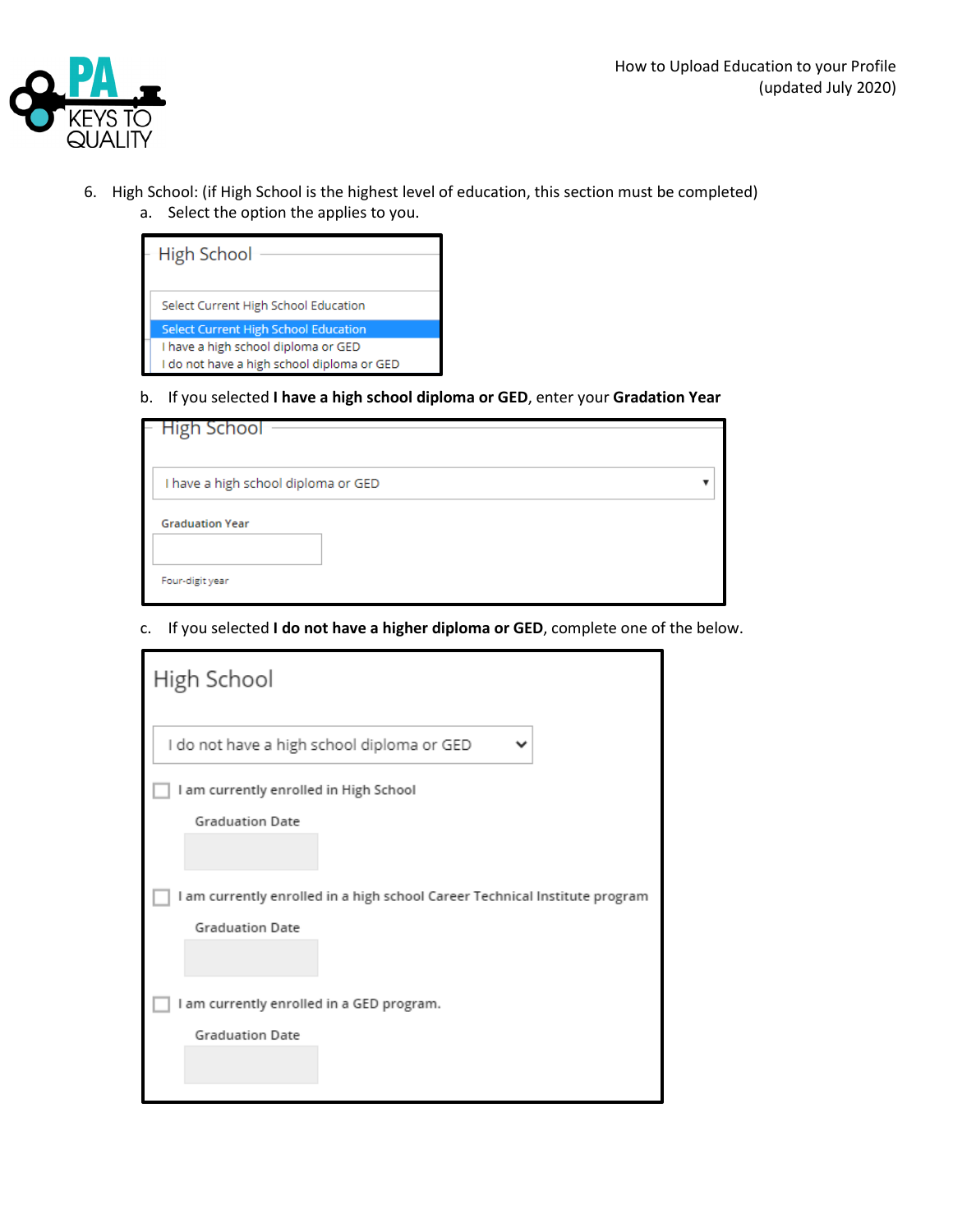

- i. Upload your Documentation; scroll down
	- 1. Click on the **File Type drop down**
		- 2. Select if the document type (Diploma or Transcript/Certificate)
			- a. Click on **Select**
			- b. Click on document you wish to upload
- ii. Click **Save and Close** to continue

| High School Documentation                                                                                                                |
|------------------------------------------------------------------------------------------------------------------------------------------|
| File Type                                                                                                                                |
| -- Select a File Type --<br>$\overline{\mathbf{v}}$                                                                                      |
| <b>Upload New File</b><br>,,,,,,,,,,,,,,,,,,,,,,,,,,,,                                                                                   |
| Select                                                                                                                                   |
| The following file types are accepted                                                                                                    |
| $\texttt{doc,docx,xls,xlsx,pdf,rtf,ppt,ppt,}\texttt{jpeg.jpg,}\texttt{bmp,gff,}\texttt{png,pub,}\texttt{tiff,}\texttt{tif,}\texttt{zip}$ |
| <b>Existing Documentation</b>                                                                                                            |
|                                                                                                                                          |
| A No documentation entered.                                                                                                              |
|                                                                                                                                          |
|                                                                                                                                          |
| <b>Save and Close</b><br>Cancel                                                                                                          |
|                                                                                                                                          |

## 7. CDA:

a. Select the option that applies to you.

| - Add New -                            |  |
|----------------------------------------|--|
| CDA - Family Child Care Home           |  |
| CDA - Family Child Care Home-Bilingual |  |
| CDA - Home Visitor                     |  |
| CDA - Home Visitor-Bilingual           |  |
| CDA - Infant Toddler                   |  |
| CDA - Infant Toddler-Bilingual         |  |
| CDA - Pre-School                       |  |
| CDA - Pre-School-Bilingual             |  |

- b. Complete the required information.
	- i. Enter the **Approval Date**
		- ii. Enter the **Expiration Date**
	- iii. Enter the **Institution** (if applicable)

| Date*                       |  |  |
|-----------------------------|--|--|
| Expires*                    |  |  |
| Institution (if applicable) |  |  |
|                             |  |  |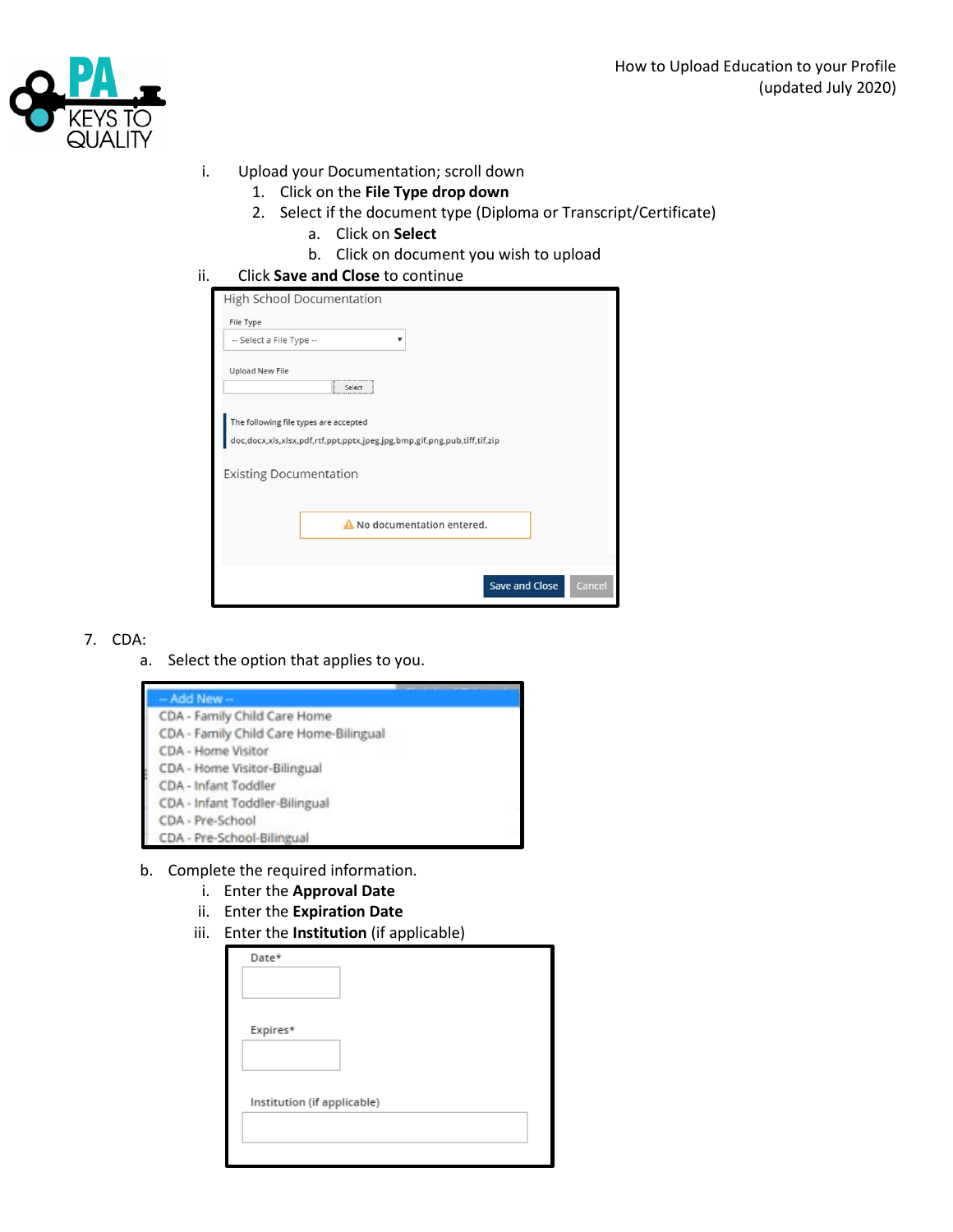

- iii. Upload your Documentation; scroll down
	- 1. Click on the **File Type drop down**
	- 2. Select if the document type (Diploma or Transcript/Certificate)
		- a. Click on **Select**
		- b. Click on document you wish to upload
- iv. Click **Save and Close** to continue

| File Type                             |                                                                          |  |
|---------------------------------------|--------------------------------------------------------------------------|--|
| -- Select a File Type --              | v                                                                        |  |
| Upload New File                       |                                                                          |  |
|                                       | Select                                                                   |  |
|                                       |                                                                          |  |
|                                       |                                                                          |  |
|                                       |                                                                          |  |
| The following file types are accepted | doc,docx,xls,xlsx,pdf,rtf,ppt,pptx,jpeg,jpg,bmp,gif,png,pub,tiff,tif,zip |  |
|                                       |                                                                          |  |
|                                       |                                                                          |  |
|                                       |                                                                          |  |

- 8. Repeat above step to add additional CDA's.
- 9. Completed Higher Education:
	- a. Select the option that applies to you.

| -- Add New --                            |  |
|------------------------------------------|--|
| - Add New -                              |  |
| Associate's Degree                       |  |
| Bachelor's Degree                        |  |
| OCDEL-Approved Certificate or Credential |  |
| Doctorate                                |  |
| Master's Degree                          |  |
| Some College                             |  |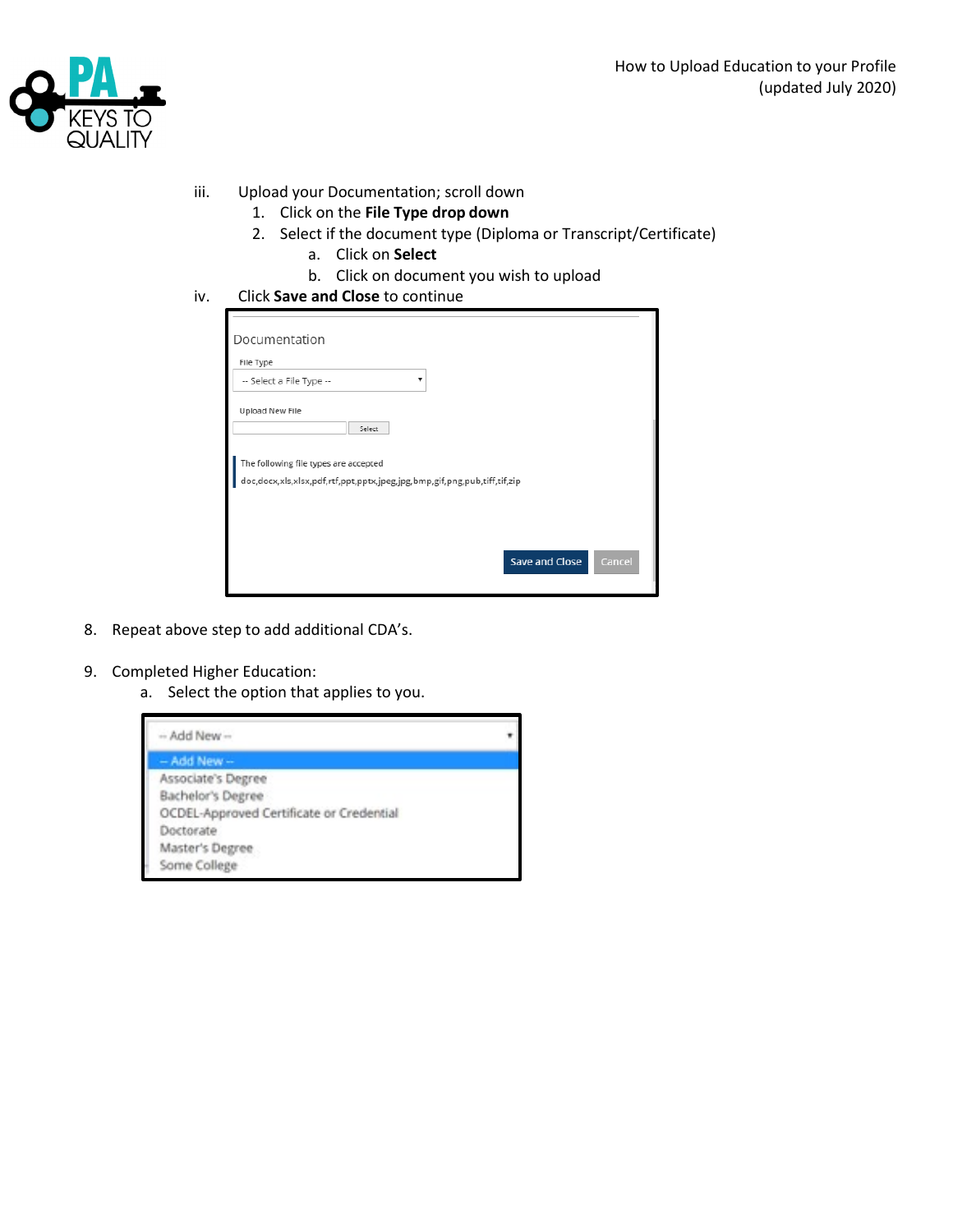

- b. Complete the required information.
	- i. Enter the **Graduation Date**
	- ii. Select **US Accredited** or **Other**
	- iii. Select the **Institution**
	- iv. Enter the **Major**
	- v. Enter the **Minor** (if applicable)

| Graduation<br>Date* |                                         |  |
|---------------------|-----------------------------------------|--|
| Institution*        | $\bullet$ US Accredited $\circ$ Other   |  |
|                     | Search for institutions by name or city |  |
| Major*              |                                         |  |
| Minor               |                                         |  |
|                     |                                         |  |

- v. Upload your Documentation; scroll down
	- 1. Click on the **File Type drop down**
	- 2. Select if the document type (Diploma or Transcript/Certificate)
		- a. Click on **Select**
		- b. Click on document you wish to upload
- vi. Click **Save and Close** to continue

| Documentation                                                            |        |
|--------------------------------------------------------------------------|--------|
| File Type                                                                |        |
| -- Select a File Type --<br>۰                                            |        |
| Upload New File                                                          |        |
| Select                                                                   |        |
|                                                                          |        |
| The following file types are accepted                                    |        |
| doc,docx,xls,xlsx,pdf,rtf,ppt,pptx,jpeg,jpg,bmp,gif,png,pub,tiff,tif,zip |        |
|                                                                          |        |
|                                                                          |        |
|                                                                          |        |
| <b>Save and Close</b>                                                    | Cancel |
|                                                                          |        |

10. Repeat above step to add additional Completed Higher Education.